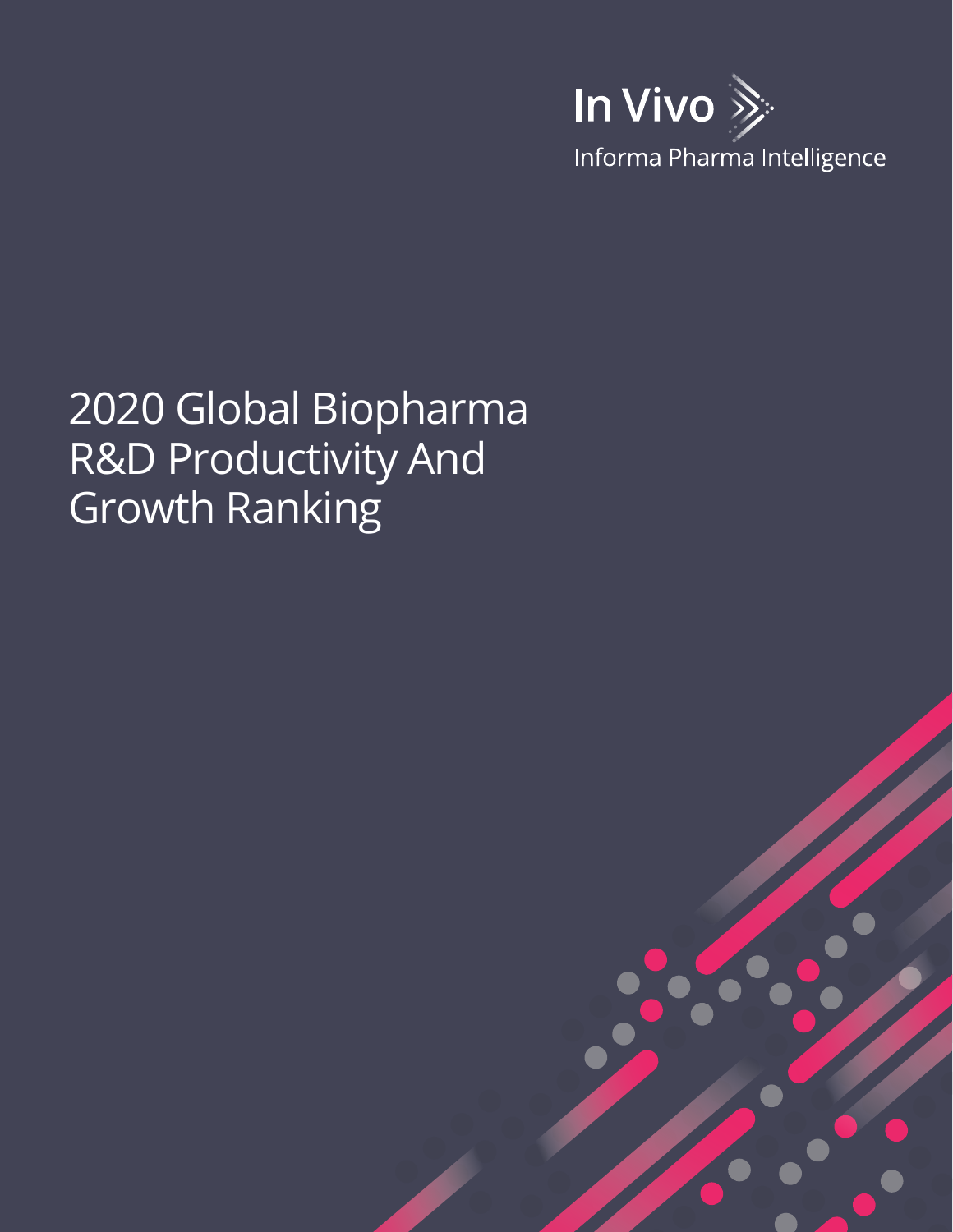# **2020 Global Biopharma R&D Productivity And Growth Ranking**

By Erika Kuchen and Markus Thunecke

**THE DECREASE IN OVERALL R&D PRODUC-TIVITY continues – a trend that started in 2018. It would be too easy to attribute this fall in R&D productivity to COVID-19 alone.**

With 2020 ending, Catenion is now in its seventh year of the annual survey of pharma R&D productivity. Compared to 2019 there was a slight drop in overall R&D productivity – a trend that has started in 2018. While the metric that captures the value of the pipeline vs. R&D spending plus cost of M&A has increased slightly compared with 2019, the long-term ratio that also counts mostly the value of products launched in the last five years on top of the pipeline has decreased in our sample of the top 30 biopharma companies based on pharmaceutical sales. It would be too easy to attribute the slight decrease in R&D productivity to COVID-19. Perhaps it played a role in slowing down recruitment and delaying some readouts, however, its overall impact on the biopharma space has been surprisingly low. In fact, the number of FDA approvals even increased from 48 in 2019 to 53 in 2020.

As every year, there are a number of companies that



performed extremely well, these are the top 10 players in the ranking. Only 3/10 qualify as big pharma based on the number of employees, namely AstraZeneca PLC, Novo Nordisk A/S and Roche Holding AG. The rest are mid-size companies. It is important to note that Catenion's definition of big pharma is not based on legacy size but on the current size in terms of number of employees (>40,000). Thus, while Eli Lilly and Company is often listed as a big pharma, its roughly 33k employees in 2019 classify it as a mid-sized player in the ranking. The corporate growth ranking, that measures both historical and forecast sales and profit, is even more skewed towards mid-size players. Out of big pharma, only Novo Nordisk made it into the top 10.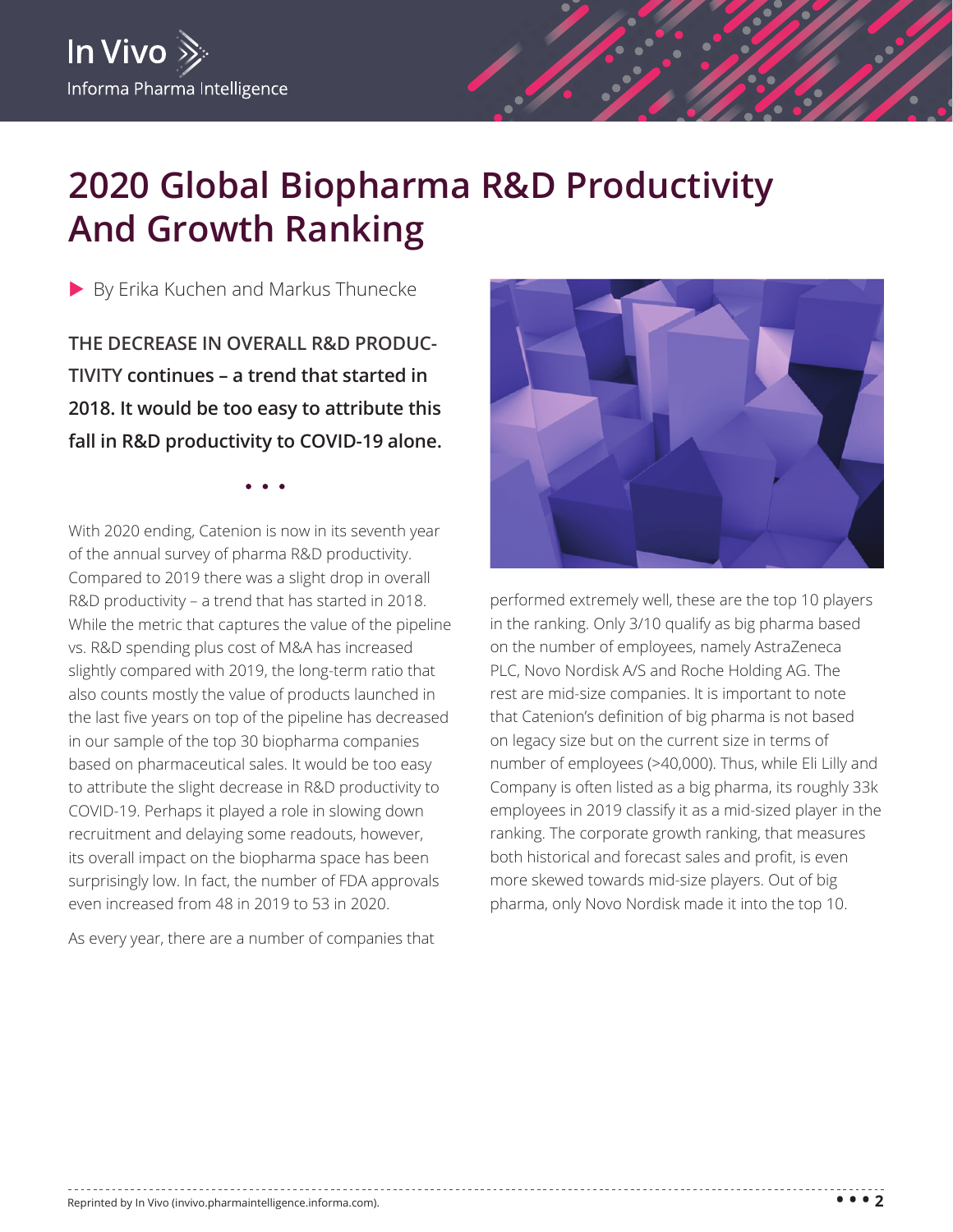

R&D productivity of the top 30 companies based on pharmaceutical sales. Productivity defined by the ratio of pipeline value versus R&D and M&A spending (momentum ration), and pipeline + recently marketed value versus R&D and M&A spending (long-term ratio).

Source for all exhibits: Catenion

In industries that depend critically on science and creativity, size is a double-edged sword. In several functions there are economies of scale, such as commercialization or manufacturing. But in the most critical area of R&D, size can easily become a burden – due to increasing bureaucracy, silo mentality and the sheer impossibility of managing a huge portfolio of increasingly complex projects (think cell & gene therapy).

# **Oncology Still Dominating**

Oncology is still the dominant area in terms of total NPV in the 2020 ranking with 43% of the total value, a second distant is systemic anti-infectives (11%), and CNS (10%). However, due to the dominating PD-1 antibodies nivolumab and pembrolizumab fading out in our ranking, oncology is also the area that had the biggest year-to-year decrease in value. Both anti-PD-1s were launched in 2014, and all products launched >5 years ago are counted in our R&D productivity formula to a decreasing degree, emphasizing the need to replace products on a regular basis. The biggest increase in value was seen with immunomodulators (AbbVie Inc.'s JAKi upadacitinib has increased from \$13bn to \$31bn) and in dermatology, where Sanofi/Regeneron's anti IL-4/ IL-13 dupilumab and Abbvie's anti IL-23 risankizumab have roughly doubled in value 2019-2020, to \$50bn and \$23bn, respectively.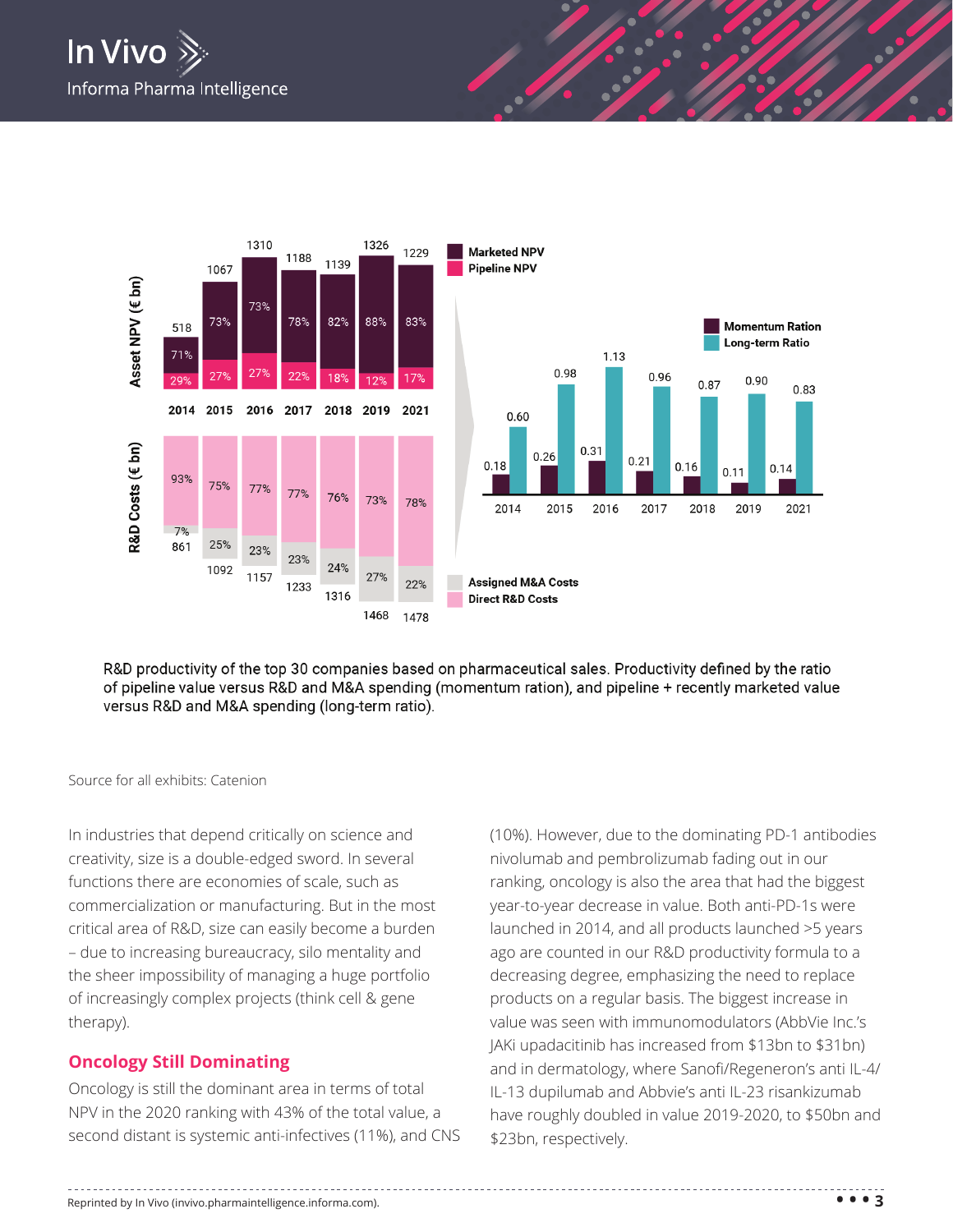

# **China Has Arrived – The Story Of Jiangsu Hengrui**

For the first time since our initial survey was done in 2014, a Chinese company has entered both the top 30 ranking and moved immediately to the top spot in the R&D Productivity and Corporate Growth Rankings. Hengrui had sales of \$4.6bn in 2020 and is best known for its anti PD-1 camrelizumab (\$9bn NPV, >\$2bn projected in peak sales) but it has built an impressive pipeline far beyond PD-1 to support a massive market cap of \$91bn. Reflecting the pipeline potential, analyst projections for the company predict \$12.6bn in sales for 2026 – a CAGR of 19%. Its two big pipeline products are a CDK4/6 inhibitor and a PARPi, both expected to become blockbuster drugs. Hengrui has both the largest R&D-budget (spending 16.7% of sales) and organization of any Chinese pharma company with ca. 3.400 scientists in 2019. Its pipeline contains close to 50 innovative NCEs/NBEs. Strategically the company

is still a typical representative of emerging Chinese biopharma as its pipeline is based on a first-in-China strategy for targets already well established in the Western hemisphere (but with global IP protection). Given that it started out as a less interesting generics player, this is already a huge success, the key challenge will be globalization beyond China to start competing with multinational biopharma leaders based on a bestin-class basis and then ultimately tackling completely novel areas through first-in-class innovation. Given the pace the company is showing it would not be a surprise if Hengrui arrived on the global scene in the near future. Some industry observers are pointing to Japan as an example of how companies initially focused exclusively on the local market have successfully globalized their effort. Takeda, Daiichi Sankyo or Astellas have become global players, although there is still a gap in terms of R&D productivity (they are in positions #23, #24 and #22 respectively).

# **Lilly In Top 5 For Second Year**

R&D Productivity And Corporate Performance Ranking

|                                    | <b>R&amp;D PRODUCTIVITY</b> |                            |                        |                  |                                    |
|------------------------------------|-----------------------------|----------------------------|------------------------|------------------|------------------------------------|
| <b>Final</b><br><b>NPV</b><br>Rank | <b>Company</b>              | Momentum<br>(Pipeline NPV) | Long-term<br>(All NPV) |                  | <b>Final Cor</b><br>Growth<br>Rank |
| 1                                  | Jiangsu Hengrui<br>Medicine | 1                          | 1                      |                  | 1                                  |
| $\overline{2}$                     | Eli Lilly                   | 5                          | 7                      |                  | 2                                  |
| 3                                  | AstraZeneca                 | 14                         | 5                      |                  | 3                                  |
| 4                                  | Vertex<br>Pharmaceuticals   | 21                         | 3                      | TOP <sub>5</sub> | 4                                  |
| 5                                  | <b>Novo Nordisk</b>         | 25                         | 2                      |                  |                                    |
| 6                                  | Roche                       | 11                         | 8                      |                  | 5                                  |
| 6                                  | Eisai                       | 2                          | 11                     |                  | 5                                  |
| 8                                  | Ono Pharmaceutical          | 28                         | 4                      |                  | 7                                  |
| 9                                  | Biogen                      | 4                          | 13                     |                  | 7                                  |
| 10                                 | <b>Gilead Sciences</b>      | 26                         | 6                      |                  | 9<br>9                             |

| IVIFAN I FLIN UNIVIANUL |                              |                              |                                            |  |  |  |
|-------------------------|------------------------------|------------------------------|--------------------------------------------|--|--|--|
| <b>Rank</b>             | Company                      | Past                         | <b>Forecast</b><br>Performance Performance |  |  |  |
| 1                       | Jiangsu Hengrui<br>Medicine  | 2                            | 1                                          |  |  |  |
| 2                       | Vertex<br>Pharmaceuticals    | 3                            | 4                                          |  |  |  |
| 3                       | Regeneron<br>Pharmaceuticals | 1                            | 9                                          |  |  |  |
| 4                       | Ono<br>Pharmaceutical        | 7                            | 6                                          |  |  |  |
| 5                       | Eli Lilly                    | 15                           | 6                                          |  |  |  |
| 5                       | <b>Novo Nordisk</b>          | 12                           | 9                                          |  |  |  |
| 7                       | AbbVie                       | 5                            | 17                                         |  |  |  |
| 7                       |                              | 4                            | 18                                         |  |  |  |
| 9                       | Astellas Pharma              | 19                           | 8                                          |  |  |  |
| 9                       | UCB                          | 13                           | 14                                         |  |  |  |
|                         |                              | <b>Final Corp.</b><br>Growth | Alexion Pharmaceuticals                    |  |  |  |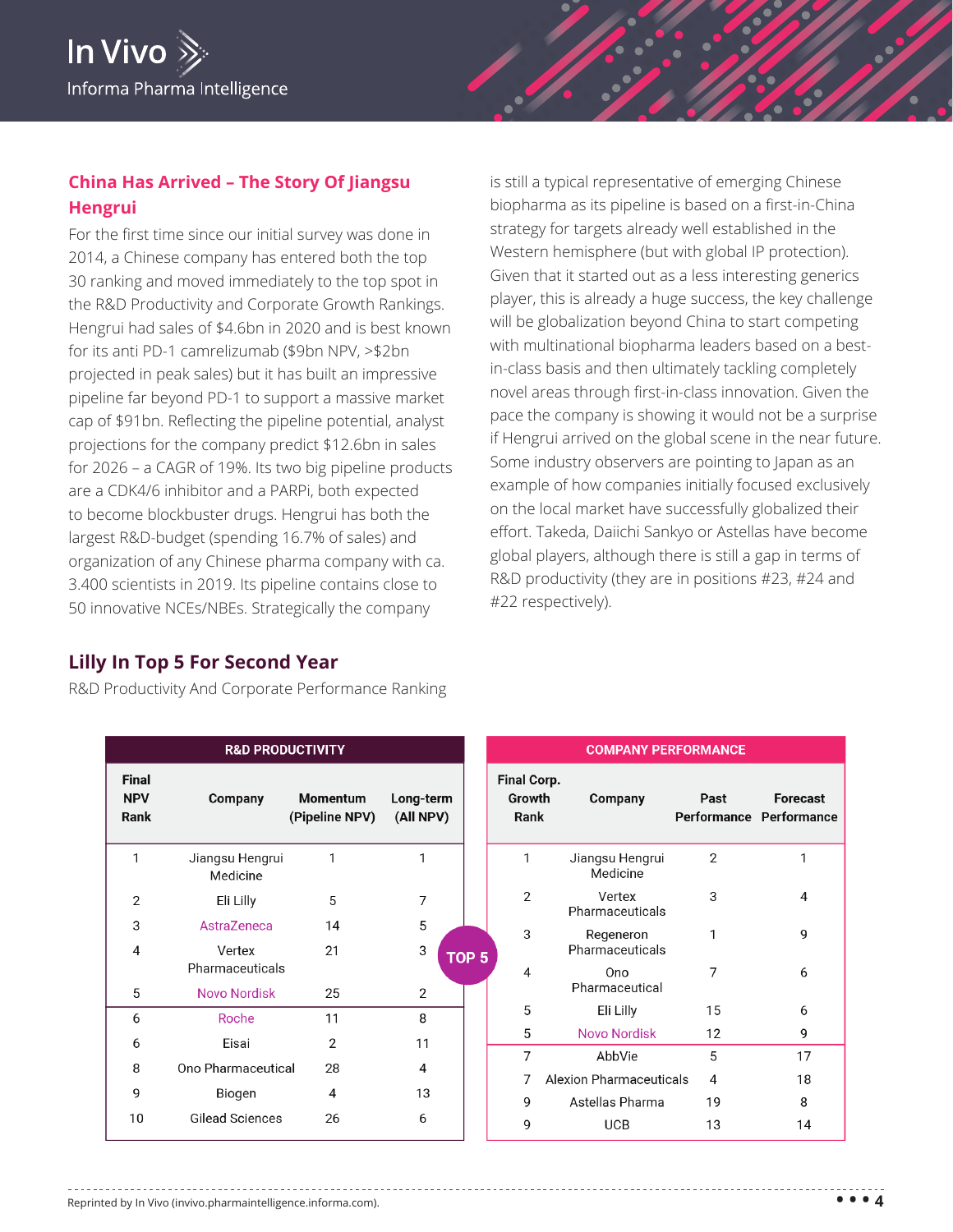

Lilly was a surprise last year when it appeared for the first time in the top 10 ranking and shooting straight to the #3 slot. This time Lilly has climbed even further up to the #2 spot in R&D productivity and the #5 slot in the Corporate Growth Ranking. Lilly's increasing effort to re-build its oncology pipeline (now 29% of total NPV)) is beginning to pay and it is benefitting in a similar fashion as Novo Nordisk from the global diabetes epidemic (46% of Lilly's total NPV). The RET inhibitor selpercatinib that came to Lilly as part of the Loxo acquisition in 2017 has shown a large increase in value (to now \$4.9bn NPV, and blockbuster sales forecast for 2027).

Lilly's biggest value driver in its portfolio by far is the marketed GLP-1 agonist dulaglutide with an NPV of \$23bn (11% of Lilly's share price). This product is fading out in our ranking as it was launched more than five years ago, but Lilly has other large products with long patent runways such as the GLP-1/GIP dual agonist tirzepatide in Phase III (NPV of \$17bn and peak sales of >\$5bn). The biggest oncology drug is CDK4/6 inhibitor abemaciclib (\$16bn in NPV and peak sales of \$4.6bn).

Lilly has also been in an acquisitive mood since 2017with 1-2 larger acquisitions per year. In January 2020, Lilly acquired Dermira for \$1.1bn adding Phase III anti-IL13 lebrikizumab for atopic dermatitis and in 2021 AAV gene therapy player Prevail was added with a mostly early stage neuro portfolio.

#### **Is AstraZeneca's Pipeline Losing Steam?**

AstraZeneca was last year's R&D productivity champion, reaping the rewards of an impressive turnaround. This year, however, shows how difficult it is to stay at the top as AZ has dropped to the #3 overall spot. Although AZ has 37 pipeline assets with NPV predictions, the combined NPV is insufficient to prevent AZ's further decline in momentum ranking to a midfield #14. Several assets have declined in value vs. 2019 and value driver trastuzumab deruxtecan was launched in 2020 and thus does not score in the pipeline ranking anymore. Mega-blockbuster osimertinib was launched in 2015 and is also counting less every year in the ranking (it has a massive NPV of \$58bn, or 42% of AZ's share price). Oncology is still by far the biggest contributor to AZ's R&D productivity in our ranking.

The biggest news at the end of 2020 was the announcement that AZ intends to acquire Alexion for \$39bn (a premium of 43% on share price). Alexion was our Corporate Growth Champion of 2019 (#1 rank), and still came in at #7 in 2020. The issue was the slow R&D dynamics, in 2019 the company came in at #13, in 2020 it dropped further to #19. Activity investor Elliott Management had its way and succeeded in pushing the company into a sale. The case of Alexion also nicely illustrates how difficult it is to scale R&D productivity and build a long-term competitive advantage. Alexion had a fantastically successful journey from its establishment in New Haven, CT, in 1992 to the launch of mega-blockbuster eculizumab in 2007, and finally its announced sale to AZ on 12 December, 2020. From AZ's standpoint the deal brings additional strength and capabilities in rare immunology diseases and will reduce AZ's dependence on oncology.

# **New Entrant Vertex Comes In With Massive Value Concentration In Few Assets**

Vertex Pharmaceuticals Incorporated has entered the ranking for the first time as it has now reached the size needed to be included. It claims a #4 spot in R&D productivity and a #2 in Corporate Growth, demonstrating that superior R&D performance ultimately translates into superior commercial performance (3 of the top 5 R&D productivity companies also appear in the top 5 Corporate Growth).

Vertex is still living off its success with the marketed triple combo CFTR modulator Trikafta (\$17.8 bn NPV, >1/3 of share price). As Trikafta launched in 2019 it still has lots of mileage in the tank (IP protection expected until 2027).

The problem of Vertex is how it can successfully move beyond its cystic fibrosis franchise, the pipeline contains a mixed bag of cystic fibrosis followers plus a few oncology assets, a lone pain drug and a few other

Reprinted by In Vivo (invivo.pharmaintelligence.informa.com). **• • • 5**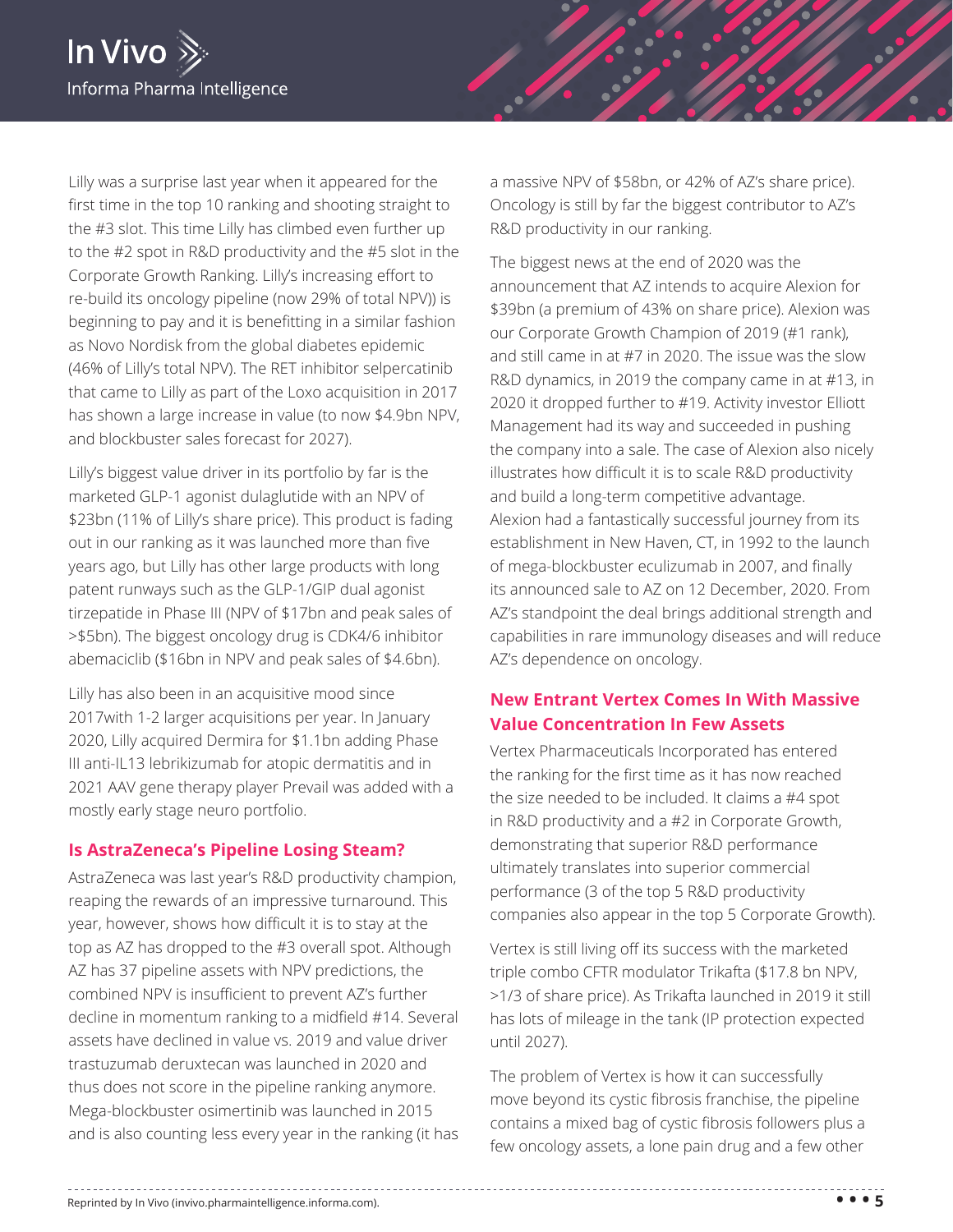

hopefuls. One of the most high-profile candidates for Vertex is based on a collaboration with CRISPR Therapeutics; a CRIPR-CAS9 gene editing (ex vivo) for thalassemia and sickle cell disease. But altogether the pipeline counts just for a #21 in the momentum ranking. As long as the IP on marketed products holds up Vertex will be fine, but a slowing down in R&D momentum or a failure to steer through the patent cliff years means trouble is on the (long-term) horizon. As the company has a growing free cash flow and war chest, larger acquisitions can be expected, something the company is still getting used to. In 2019 Vertex performed two mid-size deals by acquiring stem cell player Semma Therapeutics to focus on type 1 diabetes, for \$950mn in cash, and also gene editing player Exonics Therapeutics to focus on Duchenne muscular dystrophy for approximately \$1bn total deal value.

# **Novo's Evergreening Strategy Leads To Sixth Consecutive Showing In Top 5**

Novo Nordisk is the only company in our ranking that has consistently been in the top 5 for the last six years. Although Novo is lacking pipeline momentum (#25) it is still profiting from its huge product launches over the last years and the global diabetes epidemic – altogether it is still sufficient to secure a spot in the top 5 in R&D Productivity and Corporate Growth. GLP-1 agonists Rybelsus (oral semaglutide) and Ozempic (s.c. semaglutide) combine for a whopping \$55bn and still have significant patent runway (2031). The pipeline looks rather dry with no assets of significant value (>\$1bn). Novo now has a window of several years to prepare for the future, but it will most likely require an evolution of its strategy that until now has relied mostly on internal growth. The 2020 acquisition of Corvidia for \$2.1bn in total deal value to access antibodies for chronic kindey disease and other cardiovascular indications, as well as glucose-responsive insulin focused Ziylo in 2018 for \$800mn in total deal value may illustrative the increasing openness for inorganic moves. But ultimately Novo will have to come up with much larger moves if the strategic intent is to prepare for the loss of exclusivity of its GLP-1 franchise.

#### **The Difficulty Of Scaling R&D**

Both Alexion Pharmaceuticals Inc. (#19) and Regeneron Pharmaceuticals, Inc. (#13) have dropped out of the top 5 in R&D productivity, their pipeline momentum is at the very bottom of the list. Both companies are still performing strongly in the Corporate Growth Ranking (#7 and #3, respectively) but also there they are expected to lose momentum (Future Growth Ranking #9 and #18, respectively). While the lacking growth prospects of Alexion have led to its sale to AstraZeneca, Regeneron will most likely rely on its superior discovery capabilities to innovate its way back to the top. So many companies before them have struggled to maintain R&D outperformance and to scale innovation over longer periods of time.

Biogen Pharma is another example as they had a great run over the last years but the company has found it difficult to replace its aging multiple sclerosis franchise with other high value neuro assets (#9 overall R&D productivity). Its Corporate Growth Ranking has already taken a severe hit (#24). Management itself spoke of a "reset year" in 2021. The key swing factor in the portfolio is Alzheimer's antibody aducanumab, which comes with a negative FDA advisory panel vote but analysts still expect an approval. The analyst consensus for aducanumab is \$4bn-5bn. Not bad for a drug whose overall clinical package did not convince the FDA's independent experts.

# **Orphan Drugs And Biomarkers**

One of the reasons why so many biotechs and emerging biopharma companies focus on rare diseases or biomarker-driven areas is that these typically promise higher R&D productivity than more common diseases, in which large and heterogenous patient populations need to be treated with a one-size-fits all therapy. Our analysis shows that biomarker-driven development has taken a strong footing in drug development with >70% of assets of the top 30 companies relying on biomarkers in their development. But the range in the elite group of top 10 is still large with 91% for Hengrui versus 50% for Novo, showing that it is still possible to outperform even

Reprinted by In Vivo (invivo.pharmaintelligence.informa.com). **• • • 6**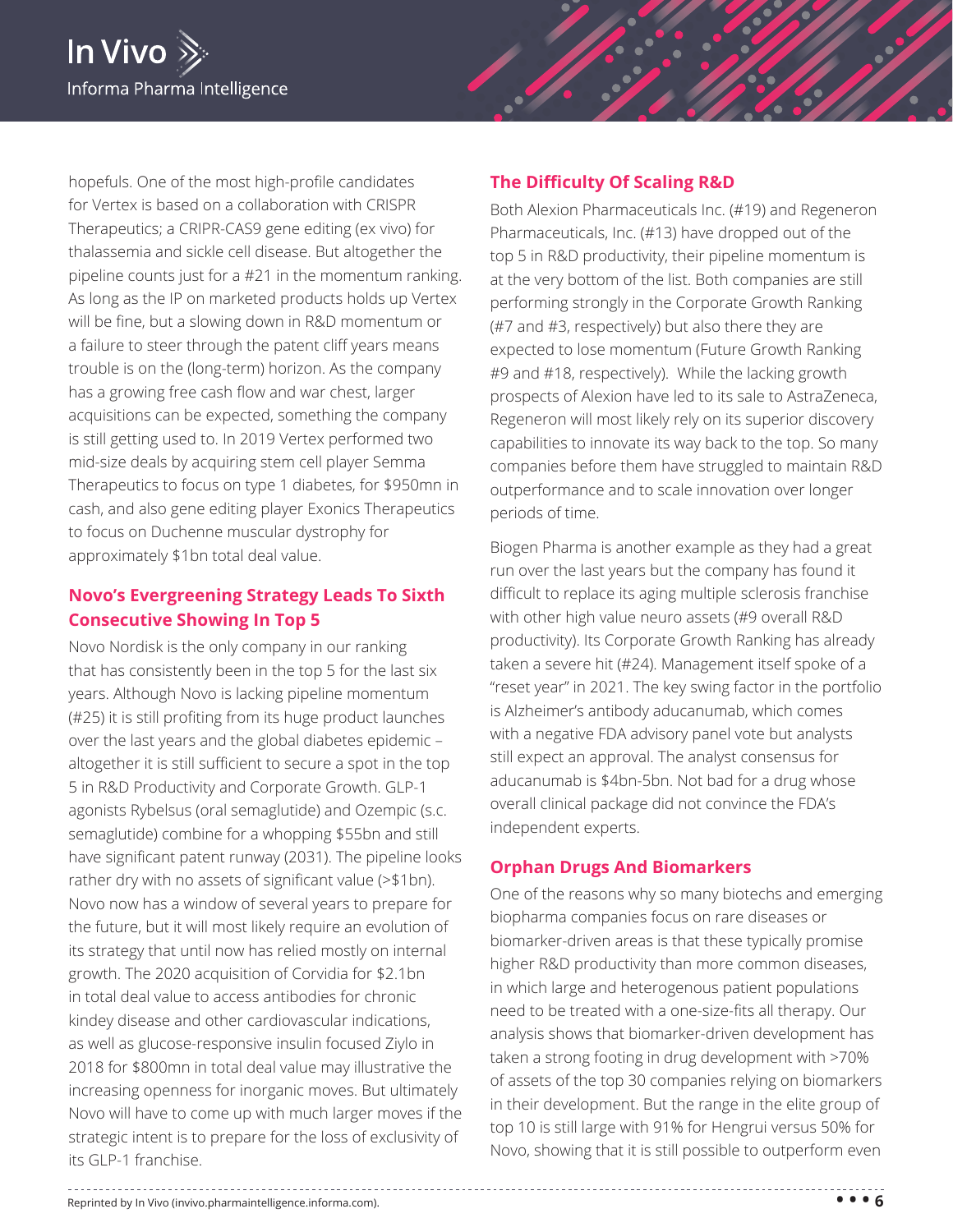

with only moderate biomarker-driven stratification (but perhaps diabetes, where diagnosis is already based on biomarker readout is a positive exception).

For orphan diseases, we found that 25% of top company drugs are developed in the orphan space, vs. 17% for the bottom 10. Vertex is leading the charts here with development exclusive to the orphan space. However, true to their first-in-China motto, with only one orphan designation (for rivoceranib), Hengrui shows by far the lowest effort out of the top 30. Both orphan drugs and also those developed with a patient selection biomarker have substantially higher success rates in a recent survey by BIO. It is no wonder that executives in large pharma and biotech really like investing in both rare diseases and stratified drugs.

### **Will We See A Renaissance In Infectious Disease R&D?**

2020 was clearly dominated by COVID-19, to which the industry responded with record-breaking innovation.

The vaccines of BioNTech and Moderna have surpassed even the most optimistic projections in terms of efficacy. Whether these efforts are enough to tamper the numerous mutated variants of the SARS-Cov-2 virus remains to be seen, but the forecast for the class of mRNA vaccines for COVID-19 is of such magnitude that 2021/2022 could see the rise of two new large pharma companies with peak sales of >\$10bn each. The more interesting long-term question is whether this success will lead to a rise in infectious disease R&D to prepare against future pandemics and to come up with both vaccines and therapeutics? Or will the impact will be short-lived with the industry continuing its increasing focus on high-priced chronic or rare diseases?

Markus Thunecke, PhD (markus.thunecke@catenion. com), is a founding senior partner of Catenion, a biopharma focused strategy consulting firm. Erika Kuchen, PhD, is an associate at Catenion (erika.kuchen@ catenion.com).

#### **Methodology**



\*Products launched in the past 5 years plus tail-off